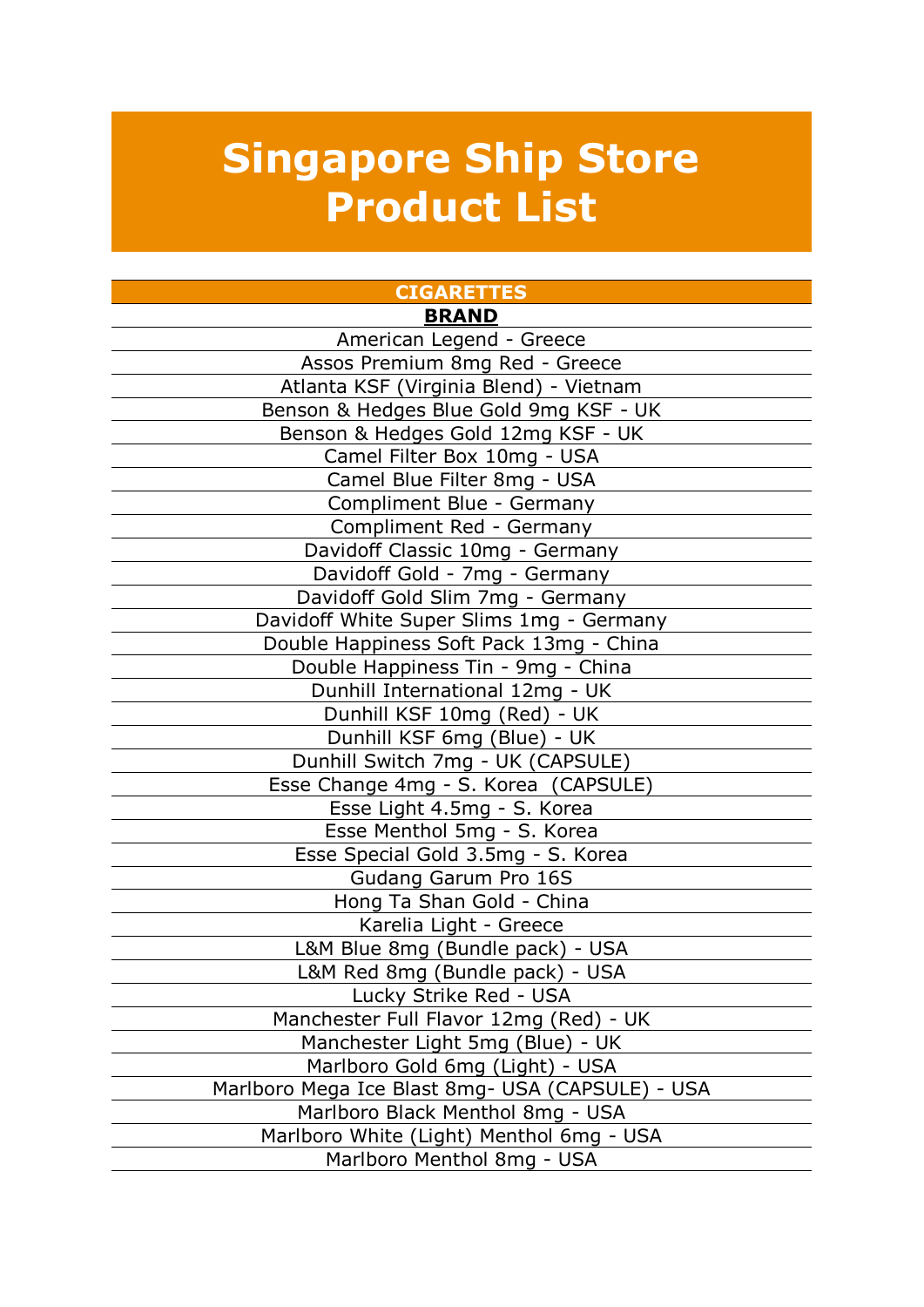| Marlboro Red 10mg - USA              |
|--------------------------------------|
| Mevius Original Blue 10mg - Japan    |
| Mevius Wind Blue 4mg - Japan         |
| Mevius Sky Blue 7mg - Japan          |
| Rothmans KSF 12mg - UK               |
| Seven (7) Star - Japan               |
| State Express 555 Gold KSF 11mg - UK |
| Yuxi International - China           |
| Winston Classic 10mg - USA           |
| Winston Blue 8mg - USA               |
|                                      |

#### **CIGARS. CIGARILLOS & RYO TOBACCO**

| <b>BRAND</b>                                  |
|-----------------------------------------------|
| HW Cafe Creme 100s - Holland                  |
| Agio Filter Tip 50's - Holland                |
| Panter Red (Vanilla) 20's - Holland           |
| Panter Desert (Coffee) 20's - Holland         |
| Balmoral Small Panatella 5's                  |
| <b>Balmoral Small Panatella Tubos 5's</b>     |
| Balmoral Panatella 5's                        |
| <b>Balmoral Corona Tubos 5's</b>              |
| <b>Balmoral Churchill Tubos 3's</b>           |
| <b>Balmoral Short Corona 5's</b>              |
| Amber Leaf (RYO) - EU                         |
| Drum Original (Halfzware Blend) RYO - Holland |
| Van Nelle Zware Tobacco RYO - Holland         |
| Rizla Cigs Paper Per Box (Green)              |
| Zig-Zag Filter Tips (Slim)                    |
|                                               |

#### **BEERS / STOUT BRAND**

| .                            |  |  |
|------------------------------|--|--|
| Anchor - Singapore           |  |  |
| Asahi Super Dry - Japan      |  |  |
| Bavaria - Germany            |  |  |
| Becks - Germany              |  |  |
| Becks (Bots) - Germany       |  |  |
| Budweiser - USA              |  |  |
| Carlsberg - Denmark          |  |  |
| Carlsberg (Bots) - Denmark   |  |  |
| Cass - South Korea           |  |  |
| Corona Extra (Bots) - Mexico |  |  |
| Danish Royal Stout - Denmark |  |  |
| Guinness Stout - Ireland     |  |  |
| Heineken - Holland           |  |  |
|                              |  |  |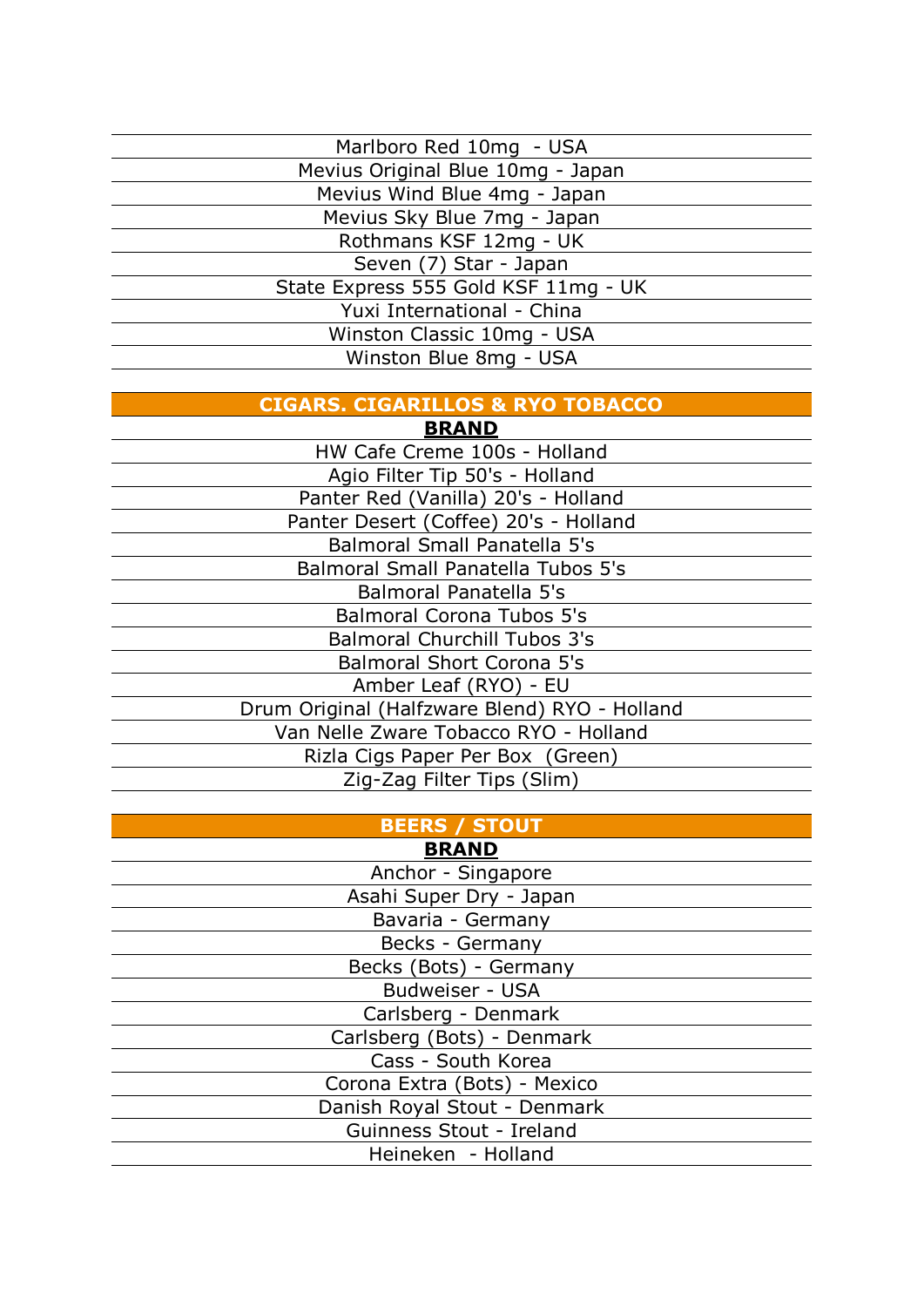| Heineken (Bots) - Holland              |  |  |  |
|----------------------------------------|--|--|--|
| Hite Beer - South Korea                |  |  |  |
| Hoegaarden White (Bots) - Belgium      |  |  |  |
| Ivon Legacy - Japan                    |  |  |  |
| OB Premier Pilsner - South Korea       |  |  |  |
| Oranjeboom - Holland                   |  |  |  |
| Red Horse Extra Srong - Philippines    |  |  |  |
| Royal Dutch - Holland                  |  |  |  |
| San Miguel - Philippines               |  |  |  |
| San Miguel (Bots) - Philippines        |  |  |  |
| San Miguel Lights (Bots) - Philippines |  |  |  |
| Stella Artois - Belguim                |  |  |  |
| Stella Artois (Bots) - Belgium         |  |  |  |
| Tiger - Singapore                      |  |  |  |
| Tiger (Bots) - Singapore               |  |  |  |
| Warsteiner (Bots) - Germany            |  |  |  |
|                                        |  |  |  |

# **NON-ALCOHOLIC BEERS**

#### **BRAND**

3 Horses Non Alcoholic Beer - Holland Bavaria Non Alcoholic Beer - Holland Heineken 0.0 - Holland Royal Dutch 0.0 - Holland

**WHISKEY**

| <b>BRAND</b>                           |
|----------------------------------------|
| Ballantine's Finest (Ltr) - UK         |
| Ballantine's 12 Year Old (Ltr) - UK    |
| Ballantine's 17 Year Old - UK          |
| Ballantine's 21 Year Old - UK          |
| Ballantine's 30 Year Old - UK          |
| Chivas Regal 12 Year Old (Ltr) - UK    |
| Chivas Regal 18 Year Old (Ltr) - UK    |
| Chivas Royal Salute 21 Year Old - UK   |
| Chivas Regal Ultra 25 Year Old - Uk    |
| Dewar's White Label - UK               |
| Famous Grouse (Ltr) - UK               |
| Glenfiddich Pure Malt 12 YO (Ltr) - UK |
| Glenlivet 12 YO - UK                   |
| Grant's Finest (Ltr) - UK              |
| J & B Rare (Ltr) - UK                  |
| Johnnie Walker Red Label (Ltr) - UK    |
| Johnnie Walker Black Label (Ltr) - UK  |
| Johnnie Walker Double Black            |
|                                        |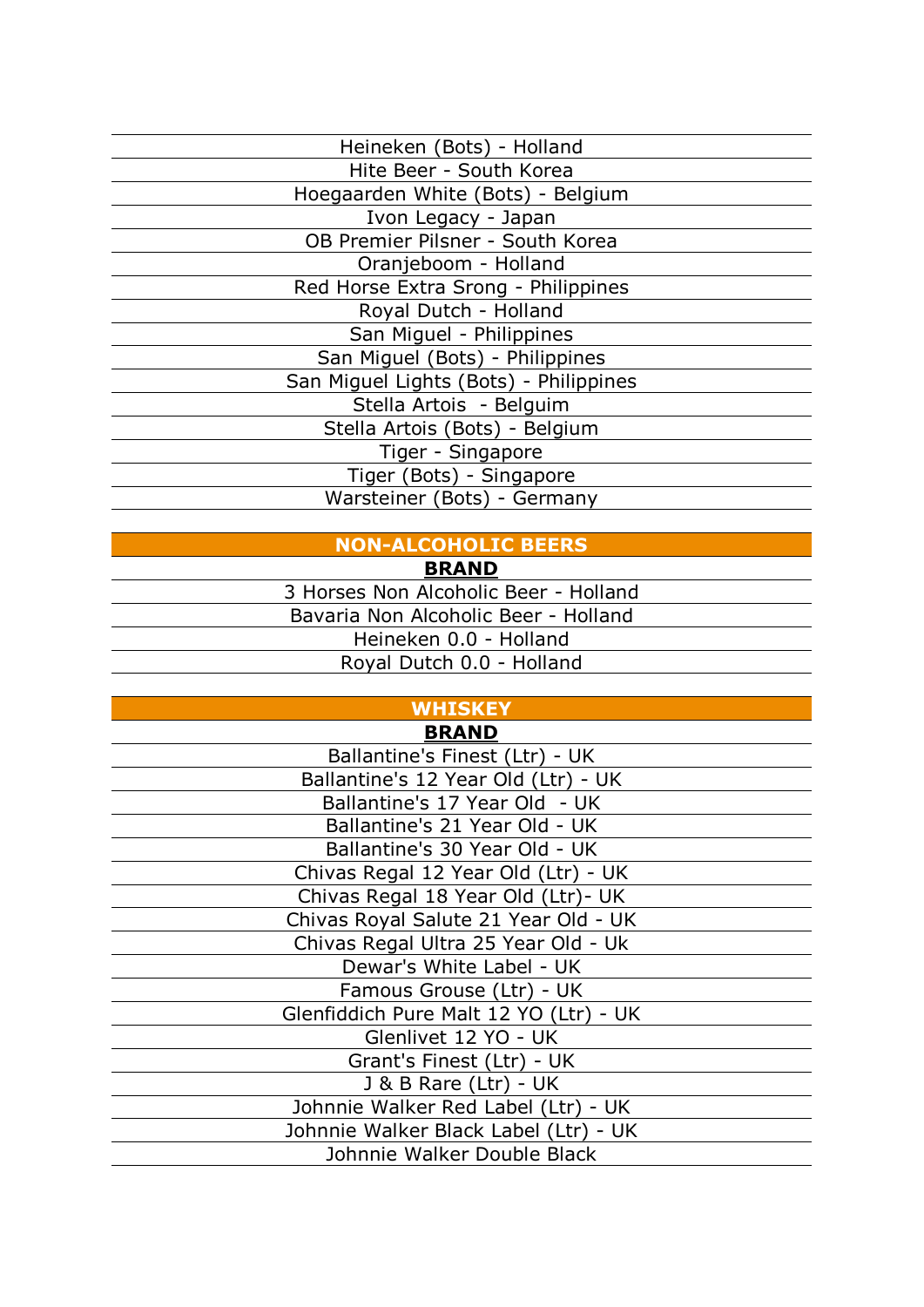| Johnnie Walker Swing - UK                       |
|-------------------------------------------------|
| Johnnie Walker Blue Label - UK                  |
| Jim Beam Bourbon - USA                          |
| Jack Daniel's Tennessee Black Label (Ltr) - USA |
| Jameson Irish (Ltr) - UK                        |
| King's Castle Finest (with gift box) - UK       |
| King's Castle Finest (w/o gift box) - UK        |
| Macallan Quest (Ltr) - UK                       |
| Teacher's Highland Cream (Ltr) - UK             |
| Sir Edward's Finest - UK                        |
| White Horse - UK                                |
|                                                 |

# **BRANDY & COGNAC**

| <b>BRAND</b>                  |
|-------------------------------|
| <b>Bardinet VSOP Napoleon</b> |
| <b>Camus VSOP</b>             |
| Camus XO Elegance             |
| <b>Courvoisier VSOP</b>       |
| Fundador VSOP (Ltr)           |
| Hennessy VSOP                 |
| Hennessy XO                   |
| Martell VSOP Red Barrel       |
| Martell XO                    |
| Martell Cordon Bleu           |
| Otard VSOP (Ltr)              |
| Otard XO (Gold)               |
| Remy Martin VSOP (Ltr)        |
| Remy Martin XO Excellence     |
| <b>Couronnier Napoleon</b>    |
|                               |

# **GIN**

**BRAND** Barton Gin Blue - USA Beefeater Gin (Ltr) - UK Bombay Sapphire Gin (Ltr) - UK Gordon Dry Gin (Ltr) - UK Tanqueray Gin - UK

# **RUM**

**BRAND** Bacardi Carta Blanca (White) - Bahamas Bacardi Gold Carta O'ro (Gold) - Bahamas Bacardi Limon Rum - Bahamas Captain Morgan Black Label - Jamacia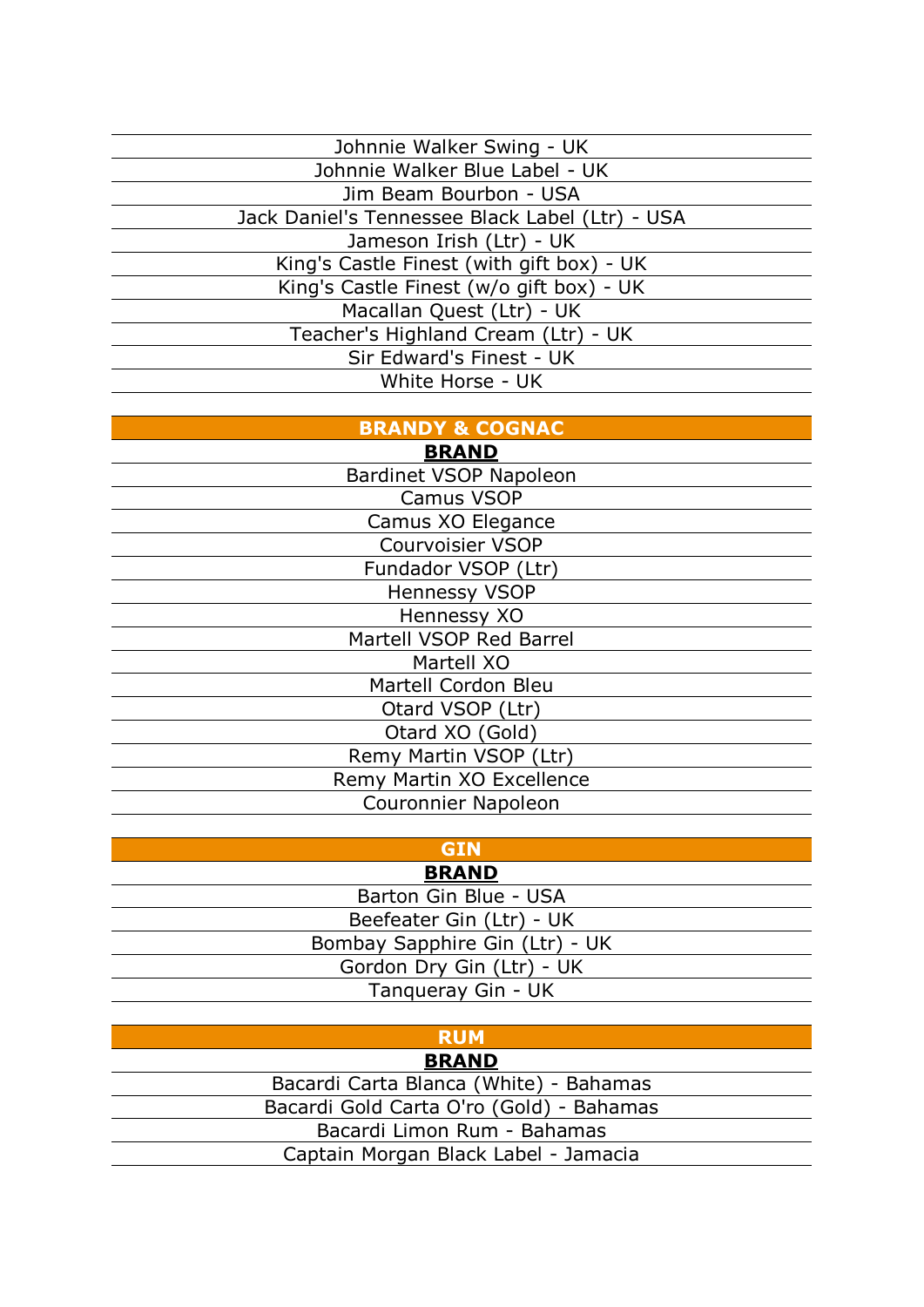## Malibu Coconut Rum - Barbados Myers Original Dark - Jamacia Mr Boston Gold Rum - USA

#### **VODKA BRAND**

| РІУЛІЧР                                 |
|-----------------------------------------|
| Absolut Blue - Sweden                   |
| Barton Vodka - USA                      |
| Finlandia - Finland                     |
| Green Mark Wheat Flavour Vodka - Russia |
| Pinnacle Original Vodka - France        |
| Russian Standard - Russia               |
| Smirnoff Blue - UK                      |
| Smirnoff Red - UK                       |
| Stolichnaya - Russia                    |
| Svedka - Sweden                         |
|                                         |

# **TEQUILA**

**BRAND**

Jose Cuervo Gold - Mexico Camino Real Gold - Mexico

| VERMOUTH / PORT                      |  |  |
|--------------------------------------|--|--|
| <b>BRAND</b>                         |  |  |
| Martini Rosso - Italy                |  |  |
| Martini Bianco - Italy               |  |  |
| Martini Dry - Italy                  |  |  |
| Cockburn's Fine Ruby Port - Portugal |  |  |

| <b>LIQUEURS &amp; APERITIF</b>      |  |  |  |
|-------------------------------------|--|--|--|
| <b>BRAND</b>                        |  |  |  |
| Baileys' Irish Cream - UK           |  |  |  |
| Benedictine D O M - France          |  |  |  |
| Campari Aperitifs (Red) - Italy     |  |  |  |
| Cointreau (Orange) - France         |  |  |  |
| Drambuie - UK                       |  |  |  |
| Grand Marnier Cordon Rouge - France |  |  |  |
| Jagemeister - Germany               |  |  |  |
| Kahlua Coffee - UK                  |  |  |  |
| Paralia Ouzo - Greece               |  |  |  |
| Ouzo12 - Greece                     |  |  |  |
| Ricard - France                     |  |  |  |
| Sambuca Vacarri - Italy             |  |  |  |
| Southern Comfort - Canada           |  |  |  |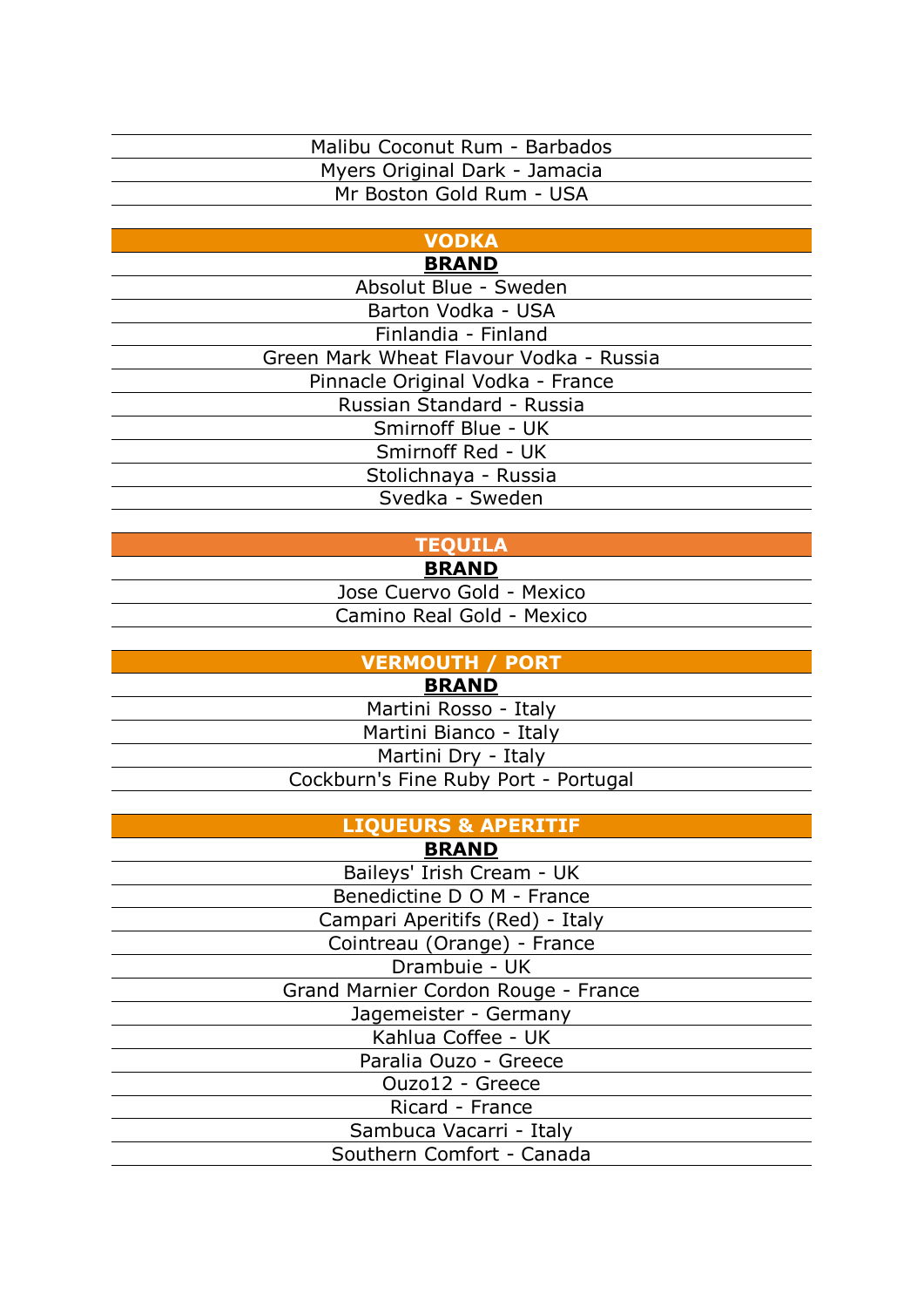| Tia Maria (Coffee) |  |
|--------------------|--|
| Yeni Raki - Turkey |  |

**LIQUEURS & APERITIF**

**BRAND**

Jinro Chamisul Fresh Soju (No Loose) - Korea Makgulli Korean Rice Wine - Korea Chum Churum Soju - Korea Chum Churum Soju Apple - Korea Chum Churum Soju Grape - Korea Chum Churum Soju Peach - Korea Hakushika Nadajikomi Dry Sake - Japan

**CHINESE LIQUOR**

**BRAND**

Fen Chiew Hong Xing Er Guo Tou (Red Star) Kao Liang Chiew Moutai Prince Wu Liang Ye

## **WINES**

**CHILE**

Ochagavia Don Silvestre Cabernet Sauvignon Ochagavia Don Silvestre Sauvignon Blanc Concha Y Toro Casillero Del Diablo Cab Sauv Concha Y Toro Casillero Del Diablo Merlot Concha Y Toro Casillero Del Diablo Chardonnay

**FRANCE** Croix Du Marquis Sauvingon Blanc Croix Du Marquis Cabernet Sauvignon Longchamp Merlot Longchamp Chardonnay B&G Chardonnay

> B&G Merlot B&G St Emillon B&G Beaujolais (Red) Grande Epoque Red Grande Epoque White

| <b>SPAIN</b>             |
|--------------------------|
| Finca Fabian Tempranillo |
| Finca Fabian Chardonnay  |
|                          |